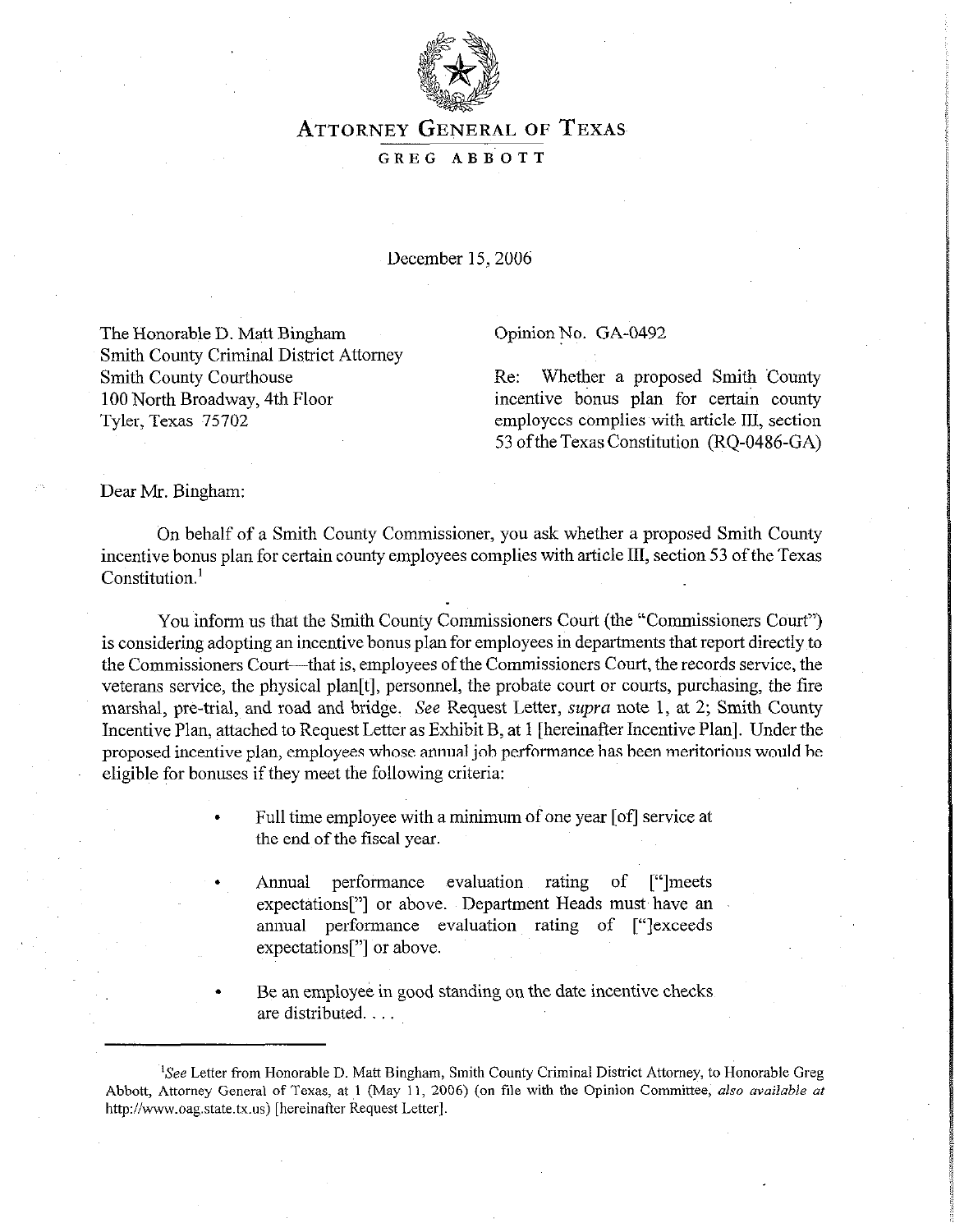. Department Heads must have a fully implemented business plan approved by the Commissioners Court.

Incentive Plan, *supra* at 1. Incentive payments will be distributed in the first quarter of the fiscal year based on performance in the prior fiscal year. See *id. You* also inform us that the Incentive Plan would stipulate that it "is provided at the discretion of the Commissioners Court" and further, that the Commissioners Court "reserves the right to administer, modify or terminate the Plan with or without notice." Request Letter, supra note 1, at 2.

Certain Smith County Commissioners question the Incentive Plan's constitutionality. See *id.* You thus ask whether the Incentive Plan "meet[s] the requirements of [alrticle III, [slection 53] of the Texas Constitution and what is the effect if any of an incentive bonus plan that does not include all county employees." *Id.* at 1.

Article III, section 53 forbids the legislature "to grant, or to authorize any county... to grant ... any extra compensation, fee or allowance to a public officer, agent, servant or contractor, after service has been rendered, or a contract has been entered into, and performed in whole or in part." TEX. CONST. art. III, 5 53. Consistently with article III, section 53, a county may not pay additional compensation to employees for work already performed. See *City of Orange v. Chance, 325* S.W.2d 838, 840 (Tex. Civ. App.—Beaumont 1959, no writ) (citing *Rhoads Drilling Co. v. Allred, 70* S.W.2d 576, 582 (Tex. 1934)). But a county may provide bonuses based on performance if the county approved a bonus plan before employee recipients performed the work for which the bonuses are given. See Tex. Att'y Gen. Op. No. GA-0204 (2004) at 3-4; Tex. Att'y Gen. Op. No. JM-1253 (1990) at 2-3.

Your specific concern about the Incentive Plan's validity relates to the stipulation that the Plan "is provided at the discretion of the Commissioners Court" and that the Commissioners Court reserves "the right to administer, modify or terminate the Plan with or without notice." Incentive Plan, *supra* at 2; see Request Letter, supra note 1, at 2. You ask whether, given these stipulations, the Incentive Plan is "approved as part of an employee's compensation prior to the employee rendering service." Request Letter, *supra* note 1, at 2.

The fact that the Incentive Plan makes the award of bonuses and administration of the plan a matter within the Commissioners Court's discretion does not render the Incentive Plan unconstitutional under article III, section 53. Article III, section 53 does not prohibit payments made for work performed under a contract or employment policy that provides merely for the *possibility* of such payments. See Tex. Att'y Gen. Op. No. GA-0204 (2004) at 3 (quoting Tex. **Att'y** Gen. Op. No. IC-0383 (2001) at 2). Thus, this office determined in 2004 that a school district could offer to certain teachers bonuses that were contingent on the availability of earmarked funds. See *id.* at 3-4. Similarly, Smith County may, without running afoul of article III, section 53, provide for employee bonuses that are conditioned on the Commissioners Court's approval.

Under the same analysis, the fact that the Commissioners Court can modify or terminate the Incentive Plan does not render the Incentive Plan unconstitutional under article III, section 53,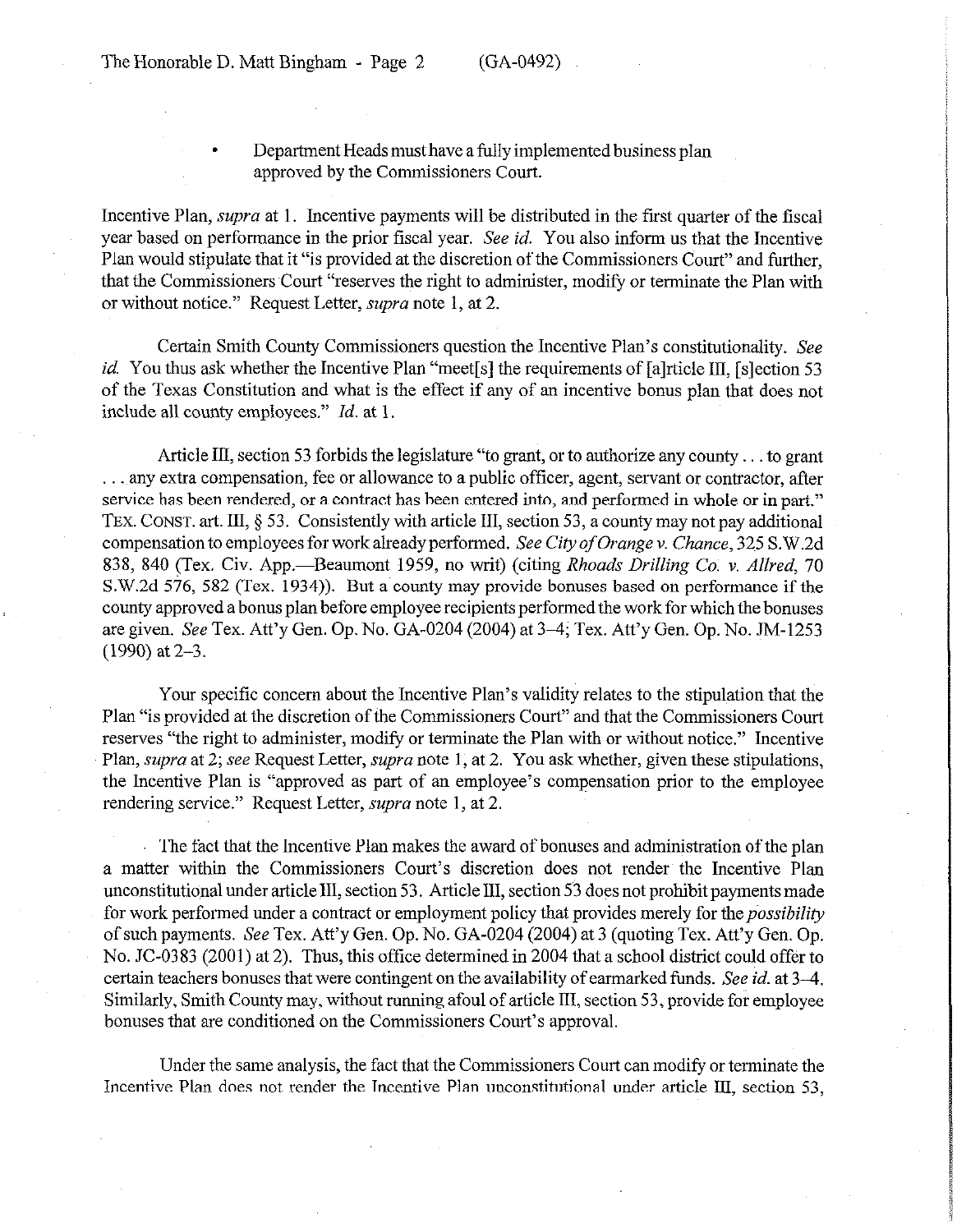provided that, absent the receipt of new consideration, no modification of the Incentive Plan results in a payment for services rendered prior to such modification. See id. at 3.

You also ask whether, "if the incentive plan is totally at the discretion of the commissioners court, ... the plan [is] tied to [an] employee<sup>[']</sup> g performance." Request Letter, *supra* note 1, at 2. Whether a particular plan is "tied to" employee performance is a question that requires the resolution of fact issues and is thus beyond the purview of the opinion process. Cf: Tex. Att'y Gen. Op. No. GA-0156 (2004) at 10 (stating that fact questions cannot be answered in the opinion process). Further, article III, section 53 does not distinguish between bonuses based on merit and bonuses based on other criteria. Thus, an incentive plan that is not tied to an employee's performance does not necessarily contravene article III, section 53.

Finally, you ask "what is the effect if any of an incentive bonus plan that does not include all county employees." Request Letter, supra note 1, at 1. You are concerned in particular with the stipulation in the Incentive Plan that "Department Heads must have a fully implemented business plan approved by the Commissioners Court." Incentive Plan, supra at 1; Request Letter, supra note 1, at 3. You suggest that because of this stipulation an employee whose department head has not implemented an approved business plan would not be eligible for a bonus under the Incentive Plan. See Request Letter, *supra* note 1, at 3. You also express concern that an elected official could choose to exclude from the Incentive Plan employees in the official's office who would otherwise be eligible to participate. See *id.* at 2-3.

The fact that the Incentive Plan excludes employees whose department heads have not implemented approved business plans or have otherwise chosen not to participate does not necessarily render the proposed plan invalid as a matter of law. You have not named any statute that would restrict a commissioners court's authority to condition eligibility for bonuses in part on such a criterion, and we are not aware of any. A commissioners court has the power to "set the amount of the compensation" paid to county employees out of county funds. **TEX. LOC. GOV'T CODE ANN.**  9 152.011~ (Vernon 1999); see *id.* 5 111.008. Compensation includes incentive or bonus plans. See Tex. Att'y Gen. Op. No. JM-1253 (1990) at 2. In general, a commissioners court's authority to set employee compensation is subject to review on an abuse-of-discretion standard, and providing different benefits to different employees does not constitute an abuse of discretion as a matter of law. Cf: Tex. Att'y Gen. Op. No. JM- 1160 (1990) at 2 ("The fact that one employee may receive greater sick leave than another employee would appear to be permissible so long as the additional benefits conferred under the guidelines are not dependent upon factors that might constitute an abuse of discretion."). Whether this particular criterion constitutes an abuse of a commissioners court's discretion is a question of fact that cannot be resolved in the opinion process. Cf. Tex. Att'y Gen. Op. No. GA-0156 (2004) at 10 (stating that fact questions cannot be answered in the opinion process).

While " $[b]$ oth the federal and Texas constitutions safeguard against  $\dots$  discrimination between classes of persons," "[e]qual protection does not entitle every citizen to receive equal benefits each time government money is spent." *Richards v. League of United Latin Am. Citizens,* **868** S.W.2d 306, 312 (Tex. 1993); We&r v. City *of Sachse, 591* S.W.2d 563, 567 (Tex. Civ.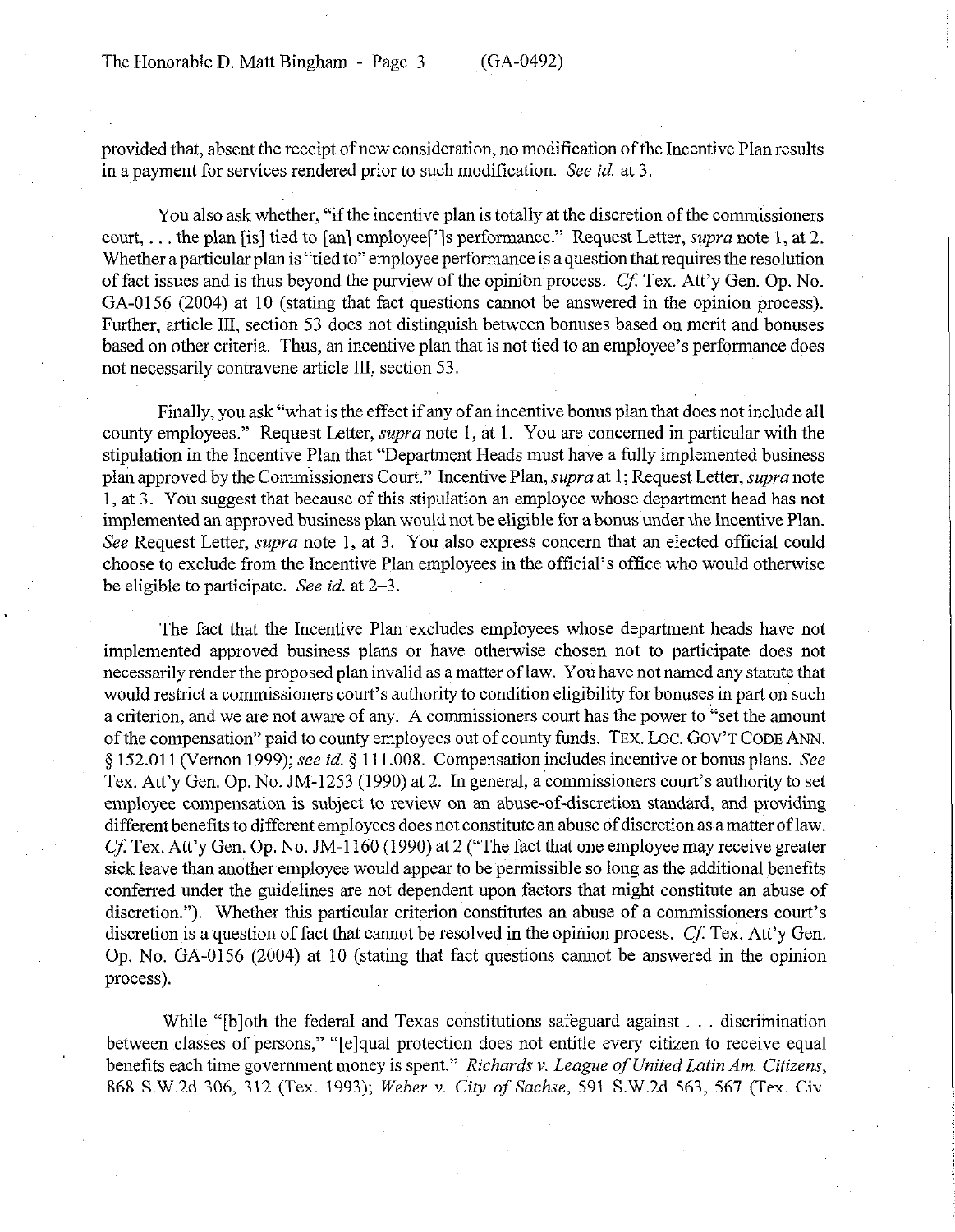The Honorable D. Matt Bingham - Page 4 (GA-0492)

App.---Dallas 1979, writ dism'd); see U.S. CONST. amend. 14, § 1; TEX. CONST. art. I, § 3. Rather, a court generally will require only that a classitication "be rationally related to a legitimate state purpose." *Richards, 868* S.W.2d at 3 10-l 1.

> The general rule gives way, however, when the classification impinges on the exercise of a fundamental right, or when the classification distinguishes between people, in terms of any right, on a "suspect" basis such as race or national origin. In those instances, the state action is subjected to strict scrutiny, requiring that the classification be narrowly tailored to serve a compelling government interest.

Id. at 311 (citations omitted).

Among full-time employees who are eligible for bonuses because they have had favorable work evaluations, the Incentive Plan, in your view, may distinguish between those whose department heads have implemented an approved business plan and those whose department heads have not. This is not a suspect classification; nor does the inability to receive a bonus infringe upon a fundamental right. Cf: Mass. Bd. *ofRet.* v. *Murgia,* 427 U.S. 307,3 12 nn.3 & 4 (1976) (listing rights that courts have identified as fundamental and classifications that courts have identified as suspect). Consequently, the classification established by the proposed Incentive Plan must, as a matter of law, be only rationally related to a legitimate state purpose. Whether the proposed Incentive Plan is rationally related to a legitimate state purpose is a fact question that cannot be resolved in the opinion process, Cf: Tex. Att'y Gen. Op. No. GA-0156 (2004) at 10 (stating that fact questions cannot be answered in the opinion process).